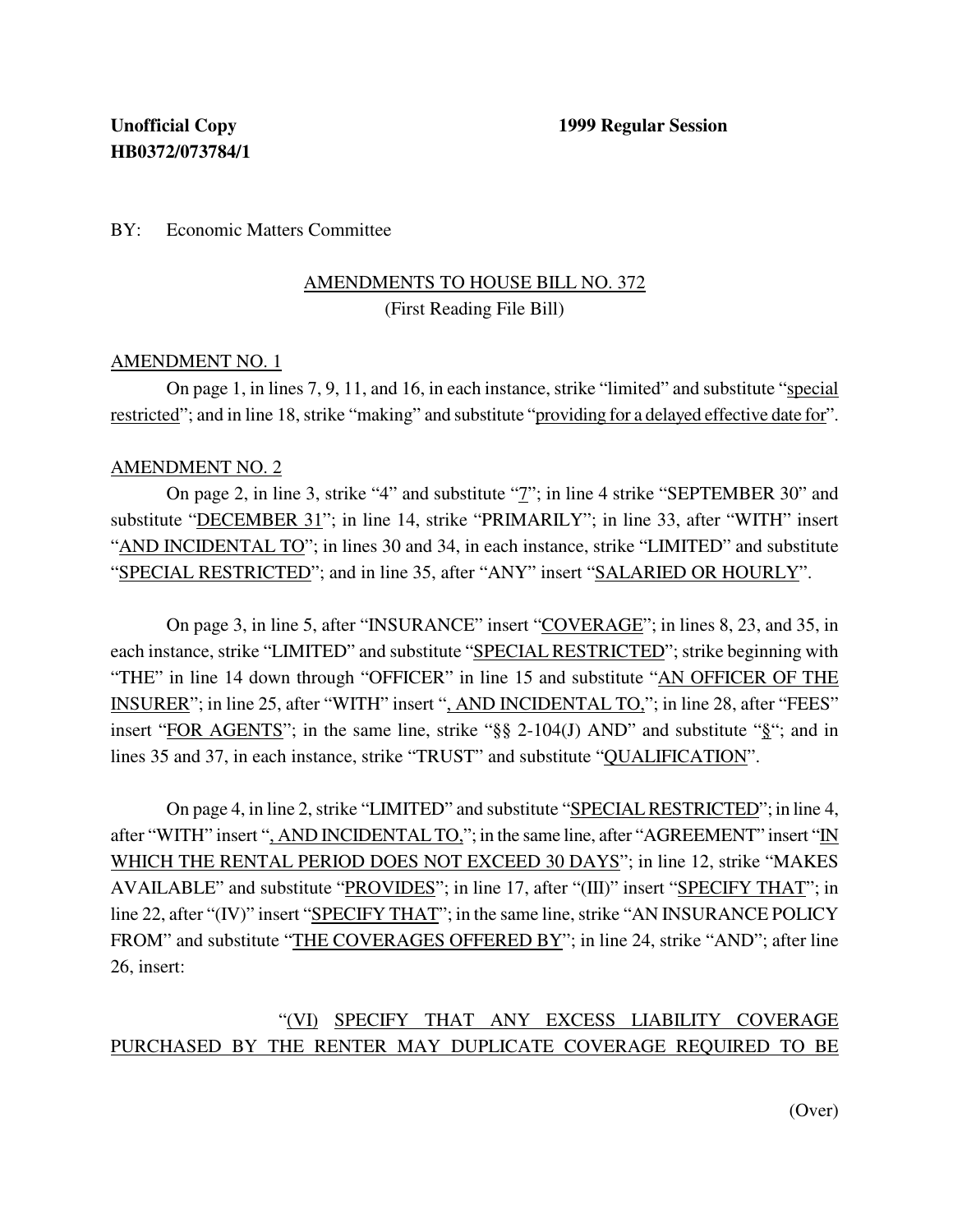#### PROVIDED UNDER § 18-102(A)(2) OF THE TRANSPORTATION ARTICLE; AND";

in line 28, after "PROGRAM" insert ", APPROVED BY THE INSURANCE COMMISSIONER,"; in the same line, strike "OR"; in the same line after "SOLICITS" insert ", OR PROCURES"; in line 29, strike "POLICIES" and substitute "COVERAGE"; in line 30, strike "BASIC"; and in line 33, after "THAT" insert "THE TRAINEE SHALL INFORM A RENTER THAT".

On page 5, in line 1, after "THAT" insert "THE TRAINEE SHALL INFORM A RENTER THAT"; in lines 4 and 34, in each instance, strike "LIMITED" and substitute "SPECIAL RESTRICTED"; in line 13, after "INSURANCE;" insert "OR"; strike in their entirety lines 14 through 20, inclusive, and substitute:

# "(IV) IF APPROVED BY THE COMMISSIONER, ANY OTHER INSURANCE COVERAGE THAT IS APPROPRIATE IN CONNECTION WITH THE RENTAL OF A MOTOR VEHICLE.";

in line 23, after "WITH" insert ", AND INCIDENTAL TO,"; strike beginning with the colon in line 27 down through "(1)" in line 28; in line 28, after "PROVIDED" insert "BY THE MOTOR VEHICLE RENTAL COMPANY ON THE RENTAL VEHICLE"; and strike beginning with the semicolon in line 29 down through "ARTICLE" in line 31.

On page 6, in line 2, after "COMPANY" insert "OR AN EMPLOYEE OF THE MOTOR VEHICLE RENTAL COMPANY"; in line 5, strike "BEEN OPERATING" and substitute "OPERATED"; in lines 5 and 19, in each instance, strike "LIMITED" and substitute "SPECIAL RESTRICTED"; in line 9 strike "NAMED"; in line 10, strike "AND"; in line 11, strike "PROVIDE TRAINING TO" and substitute "TRAIN"; in line 13, after "COMPANY" insert: "; OR

# (7) MISREPRESENTED PERTINENT FACTS OR POLICY PROVISIONS THAT RELATE TO THE COVERAGE OFFERED OR SOLD PURSUANT TO THIS SUBTITLE";

in line 19, after "MAY" insert ":  $(1)$ "; in line 21, strike the period and substitute "; AND"; strike beginning with "(D)" in line 22 down through "MAY" in line 23 and substitute "(2)"; in line 29, strike the second "AND" and substitute a comma; in line 30, after "COMPANIES" insert ", AND